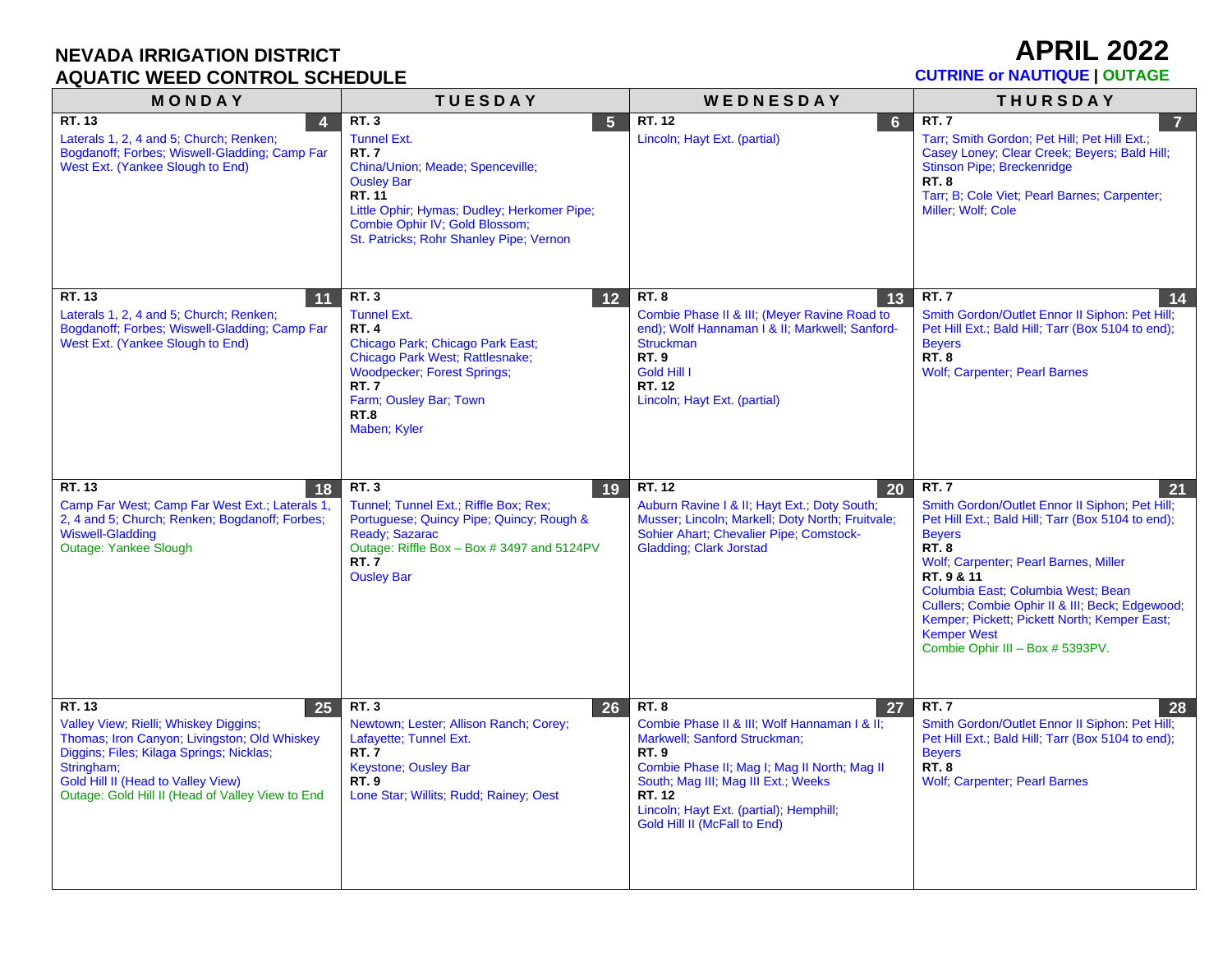**MAY 2022**

| <b>AQUATIC WEED CONTROL SCHEDULE</b>                                                                                                                                                                                                                      | <b>CUTRINE or NAUTIQUE   OUTAGE</b>                                                                                                                                                                                                                                        |                                                                                                                                                                                                                                                                                              |                                                                                                                                                                                                                                                                                                                                                                                                                    |
|-----------------------------------------------------------------------------------------------------------------------------------------------------------------------------------------------------------------------------------------------------------|----------------------------------------------------------------------------------------------------------------------------------------------------------------------------------------------------------------------------------------------------------------------------|----------------------------------------------------------------------------------------------------------------------------------------------------------------------------------------------------------------------------------------------------------------------------------------------|--------------------------------------------------------------------------------------------------------------------------------------------------------------------------------------------------------------------------------------------------------------------------------------------------------------------------------------------------------------------------------------------------------------------|
| MONDAY                                                                                                                                                                                                                                                    | <b>TUESDAY</b>                                                                                                                                                                                                                                                             | WEDNESDAY                                                                                                                                                                                                                                                                                    | <b>THURSDAY</b>                                                                                                                                                                                                                                                                                                                                                                                                    |
| RT. 13<br>$\overline{2}$<br>Laterals 1, 2, 4 and 5; Church; Renken;<br>Bogdanoff; Forbes; Wiswell-Gladding; Camp Far<br>West Ext. (Yankee Slough to End)                                                                                                  | <b>RT.3</b><br>$\overline{\mathbf{3}}$<br><b>Tunnel Ext.</b><br><b>RT.7</b><br>China/Union; Meade; Spenceville;<br><b>Ousley Bar</b><br>RT. 11<br>Little Ophir; Hymas; Dudley; Herkomer Pipe;<br>Combie Ophir IV; Gold Blossom;<br>St. Patricks; Rohr Shanley Pipe; Vernon | RT. 12<br>$\overline{4}$<br>Lincoln; Hayt Ext. (partial)                                                                                                                                                                                                                                     | RT.7<br>5 <sub>5</sub><br>Tarr; Smith Gordon; Pet Hill; Pet Hill Ext.;<br>Casey Loney; Clear Creek; Beyers; Bald Hill;<br><b>Stinson Pipe; Breckenridge</b><br><b>RT.8</b><br>Tarr; B; Cole Viet; Pearl Barnes; Carpenter;<br>Miller; Wolf; Cole                                                                                                                                                                   |
| RT. 13<br>-9<br>Laterals 1, 2, 4 and 5; Church; Renken;<br>Bogdanoff; Forbes; Wiswell-Gladding; Camp Far<br>West Ext. (Yankee Slough to End)                                                                                                              | <b>RT.3</b><br>10<br><b>Tunnel Ext.</b><br><b>RT.4</b><br>Chicago Park; Chicago Park East;<br>Chicago Park West; Rattlesnake;<br><b>Woodpecker</b> ; Forest Springs;<br><b>RT.7</b><br>Farm; Ousley Bar; Town<br><b>RT.8</b><br>Maben; Kyler                               | <b>RT.8</b><br>11<br>Combie Phase II & III; (Meyer Ravine Road to<br>end); Wolf Hannaman I & II; Markwell; Sanford-<br><b>Struckman</b><br><b>RT.9</b><br>Gold Hill I<br><b>RT. 12</b><br>Lincoln; Hayt Ext. (partial)                                                                       | <b>RT.7</b><br>12<br>Smith Gordon/Outlet Ennor II Siphon: Pet Hill;<br>Pet Hill Ext.; Bald Hill; Tarr (Box 5104 to end);<br><b>Beyers</b><br>RT.8<br><b>Wolf; Carpenter; Pearl Barnes</b>                                                                                                                                                                                                                          |
| RT. 13<br>16<br>Camp Far West; Camp Far West Ext.; Laterals 1,<br>2, 4 and 5; Church; Renken; Bogdanoff; Forbes;<br><b>Wiswell-Gladding</b><br>Outage: Yankee Slough                                                                                      | <b>RT.3</b><br>17<br>Tunnel; Tunnel Ext.; Riffle Box; Rex;<br>Portuguese; Quincy Pipe; Quincy; Rough &<br>Ready; Sazarac<br>Outage: Riffle Box - Box # 3497 and 5124PV<br><b>RT.7</b><br><b>Ousley Bar</b>                                                                 | RT. 12<br>18<br>Auburn Ravine I & II; Hayt Ext.; Doty South;<br>Musser; Lincoln; Markell; Doty North; Fruitvale;<br>Sohier Ahart; Chevalier Pipe; Comstock-<br><b>Gladding</b> ; Clark Jorstad                                                                                               | <b>RT.7</b><br>19<br>Smith Gordon/Outlet Ennor II Siphon; Pet Hill;<br>Pet Hill Ext.; Bald Hill; Tarr (Box 5104 to end);<br><b>Beyers</b><br><b>RT.8</b><br>Wolf; Carpenter; Pearl Barnes, Miller<br>RT. 9 & 11<br>Columbia East; Columbia West; Bean<br>Cullers; Combie Ophir II & III; Beck; Edgewood;<br>Kemper; Pickett; Pickett North; Kemper East;<br><b>Kemper West</b><br>Combie Ophir III - Box # 5393PV. |
| RT. 13<br>23<br>Valley View; Rielli; Whiskey Diggins;<br>Thomas; Iron Canyon; Livingston; Old Whiskey<br>Diggins; Files; Kilaga Springs; Nicklas;<br>Stringham;<br>Gold Hill II (Head to Valley View)<br>Outage: Gold Hill II (Head of Valley View to End | RT.3<br>24<br>Newtown; Lester; Allison Ranch; Corey;<br>Lafayette; Tunnel Ext.<br><b>RT.7</b><br>Keystone; Ousley Bar<br><b>RT.9</b><br>Lone Star; Willits; Rudd; Rainey; Oest                                                                                             | <b>RT.8</b><br>25<br>Combie Phase II & III; Wolf Hannaman I & II;<br>Markwell; Sanford Struckman;<br><b>RT.9</b><br>Combie Phase II; Mag I; Mag II North; Mag II<br>South; Mag III; Mag III Ext.; Weeks<br>RT. 12<br>Lincoln; Hayt Ext. (partial); Hemphill;<br>Gold Hill II (McFall to End) | <b>RT.7</b><br>26<br>Smith Gordon/Outlet Ennor II Siphon: Pet Hill;<br>Pet Hill Ext.; Bald Hill; Tarr (Box 5104 to end);<br><b>Beyers</b><br><b>RT. 8</b><br><b>Wolf; Carpenter; Pearl Barnes</b>                                                                                                                                                                                                                  |
| 30<br><b>HOLIDAY</b>                                                                                                                                                                                                                                      | <b>RT.3</b><br>31<br>Tunnel Ext.<br><b>RT.7</b><br>China/Union; Meade; Spenceville;<br><b>Ousley Bar</b><br>RT. 11<br>Little Ophir; Hymas; Dudley; Herkomer Pipe;<br>Combie Ophir IV; Gold Blossom;<br>St. Patricks; Rohr Shanley Pipe; Vernon                             |                                                                                                                                                                                                                                                                                              |                                                                                                                                                                                                                                                                                                                                                                                                                    |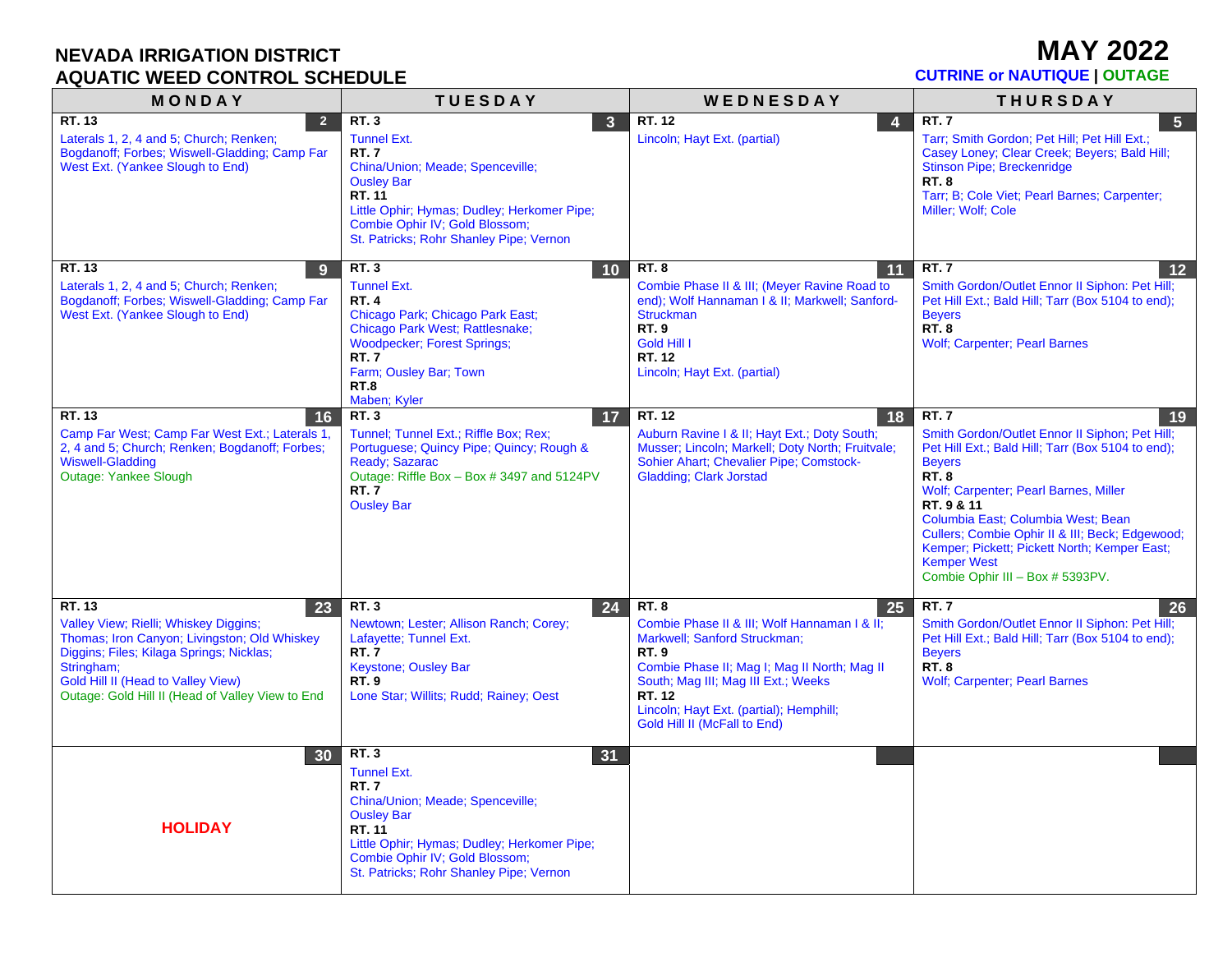**JUNE 2022**

| MONDAY                                                                                                                       | <b>TUESDAY</b>                                                                                                                                                                                                         | WEDNESDAY                                                                                                                                                                                                               | <b>THURSDAY</b>                                                                                                                                                                                                                                                                                                                             |
|------------------------------------------------------------------------------------------------------------------------------|------------------------------------------------------------------------------------------------------------------------------------------------------------------------------------------------------------------------|-------------------------------------------------------------------------------------------------------------------------------------------------------------------------------------------------------------------------|---------------------------------------------------------------------------------------------------------------------------------------------------------------------------------------------------------------------------------------------------------------------------------------------------------------------------------------------|
|                                                                                                                              |                                                                                                                                                                                                                        | RT.12<br>Lincoln; Hayt Ext. (partial)                                                                                                                                                                                   | <b>RT.7</b><br>$\overline{2}$<br>Tarr; Smith Gordon; Pet Hill; Pet Hill Ext.;<br>Casey Loney; Clear Creek; Beyers; Bald Hill;<br><b>Stinson Pipe; Breckenridge</b><br><b>RT.8</b><br>Tarr; B; Cole Viet; Pearl Barnes; Carpenter;<br>Miller; Wolf; Cole                                                                                     |
| RT. 13<br>$6\phantom{1}6$                                                                                                    | <b>RT.3</b><br>$\overline{7}$                                                                                                                                                                                          | <b>RT.8</b><br>$\bf{8}$                                                                                                                                                                                                 | <b>RT.7</b><br>-9                                                                                                                                                                                                                                                                                                                           |
| Laterals 1, 2, 4 and 5; Church; Renken;<br>Bogdanoff; Forbes; Wiswell-Gladding; Camp Far<br>West Ext. (Yankee Slough to End) | <b>Tunnel Ext.</b><br><b>RT.4</b><br>Chicago Park; Chicago Park East;<br>Chicago Park West; Rattlesnake;<br><b>Woodpecker; Forest Springs;</b><br><b>RT.7</b><br>Farm; Ousley Bar; Town<br><b>RT.8</b><br>Maben; Kyler | Combie Phase II & III; (Meyer Ravine Road to<br>end); Wolf Hannaman I & II; Markwell; Sanford-<br><b>Struckman</b><br><b>RT.9</b><br>Gold Hill I<br>RT. 12<br>Lincoln; Hayt Ext. (partial)                              | Smith Gordon/Outlet Ennor II Siphon: Pet Hill;<br>Pet Hill Ext.; Bald Hill; Tarr (Box 5104 to end);<br><b>Beyers</b><br><b>RT.8</b><br><b>Wolf; Carpenter; Pearl Barnes</b>                                                                                                                                                                 |
| RT. 13<br>13<br>Camp Far West; Camp Far West Ext.; Laterals 1,                                                               | RT.3<br>14<br>Tunnel; Tunnel Ext.; Riffle Box; Rex;                                                                                                                                                                    | RT. 12<br>15<br>Auburn Ravine I & II; Hayt Ext.; Doty South;                                                                                                                                                            | <b>RT.7</b><br>16<br>Smith Gordon/Outlet Ennor II Siphon; Pet Hill;                                                                                                                                                                                                                                                                         |
| 2, 4 and 5; Church; Renken; Bogdanoff; Forbes;<br><b>Wiswell-Gladding</b><br><b>Outage: Yankee Slough</b>                    | Portuguese; Quincy Pipe; Quincy; Rough &<br>Ready; Sazarac<br>Outage: Riffle Box - Box # 3497 and 5124PV<br>RT.7<br><b>Ousley Bar</b>                                                                                  | Musser; Lincoln; Markell; Doty North; Fruitvale;<br>Sohier Ahart; Chevalier Pipe; Comstock-<br><b>Gladding</b> ; Clark Jorstad                                                                                          | Pet Hill Ext.; Bald Hill; Tarr (Box 5104 to end);<br><b>Beyers</b><br><b>RT.8</b><br>Wolf; Carpenter; Pearl Barnes, Miller<br>RT. 9 & 11<br>Columbia East; Columbia West; Bean<br>Cullers; Combie Ophir II & III; Beck; Edgewood;<br>Kemper; Pickett; Pickett North; Kemper East;<br><b>Kemper West</b><br>Combie Ophir III - Box # 5393PV. |
| 20                                                                                                                           | RT.3<br>21<br>Newtown; Lester; Allison Ranch; Corey;                                                                                                                                                                   | <b>RT.8</b><br>22<br>Combie Phase II & III; Wolf Hannaman I & II;                                                                                                                                                       | RT.7<br>23<br>Smith Gordon/Outlet Ennor II Siphon: Pet Hill;                                                                                                                                                                                                                                                                                |
| <b>HOLIDAY</b>                                                                                                               | Lafayette; Tunnel Ext.<br><b>RT.7</b><br>Keystone; Ousley Bar<br><b>RT.9</b><br>Lone Star; Willits; Rudd; Rainey; Oest                                                                                                 | Markwell; Sanford Struckman;<br><b>RT.9</b><br>Combie Phase II; Mag I; Mag II North; Mag II<br>South; Mag III; Mag III Ext.; Weeks<br>RT. 12<br>Lincoln; Hayt Ext. (partial); Hemphill;<br>Gold Hill II (McFall to End) | Pet Hill Ext.; Bald Hill; Tarr (Box 5104 to end);<br><b>Beyers</b><br><b>RT.8</b><br><b>Wolf; Carpenter; Pearl Barnes</b>                                                                                                                                                                                                                   |
| RT. 13<br>27<br>Laterals 1, 2, 4 and 5; Church; Renken;                                                                      | <b>RT.3</b><br>28<br><b>Tunnel Ext.</b>                                                                                                                                                                                | RT. 12<br>29<br>Lincoln; Hayt Ext. (partial)                                                                                                                                                                            | <b>RT.7</b><br>30<br>Tarr; Smith Gordon; Pet Hill; Pet Hill Ext.;                                                                                                                                                                                                                                                                           |
| Bogdanoff; Forbes; Wiswell-Gladding; Camp Far<br>West Ext. (Yankee Slough to End)                                            | <b>RT.7</b><br>China/Union; Meade; Spenceville;<br><b>Ousley Bar</b><br>RT. 11<br>Little Ophir; Hymas; Dudley; Herkomer Pipe;<br>Combie Ophir IV; Gold Blossom;<br>St. Patricks; Rohr Shanley Pipe; Vernon             |                                                                                                                                                                                                                         | Casey Loney; Clear Creek; Beyers; Bald Hill;<br><b>Stinson Pipe; Breckenridge</b><br><b>RT.8</b><br>Tarr; B; Cole Viet; Pearl Barnes; Carpenter;<br>Miller; Wolf; Cole                                                                                                                                                                      |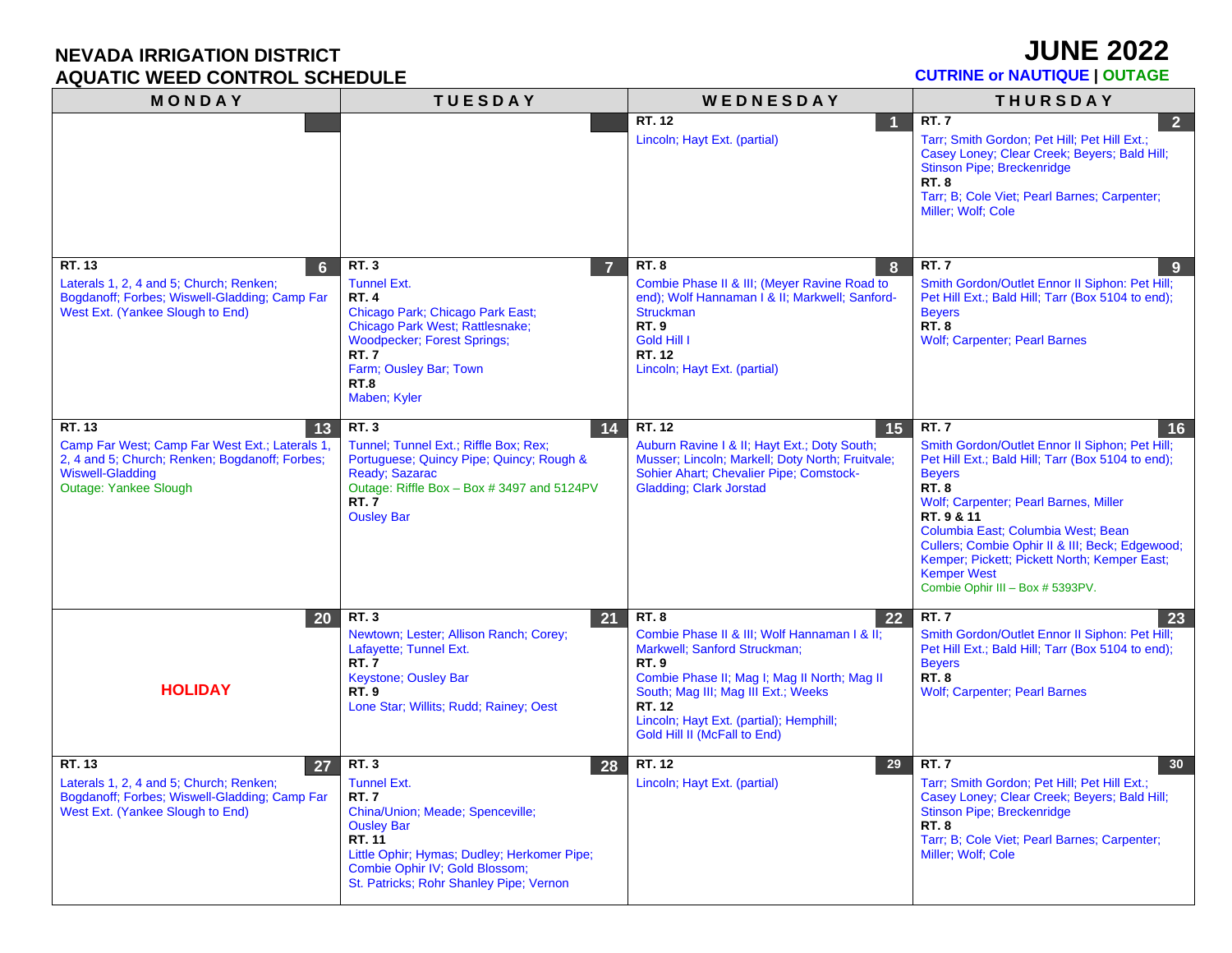# **JULY 2022**

| MONDAY                                                                                                                                                                                                                                                    | <b>TUESDAY</b>                                                                                                                                                                                                                                        | WEDNESDAY                                                                                                                                                                                                                                                                                           | <b>THURSDAY</b>                                                                                                                                                                                                                                                                                                                                                                                             |
|-----------------------------------------------------------------------------------------------------------------------------------------------------------------------------------------------------------------------------------------------------------|-------------------------------------------------------------------------------------------------------------------------------------------------------------------------------------------------------------------------------------------------------|-----------------------------------------------------------------------------------------------------------------------------------------------------------------------------------------------------------------------------------------------------------------------------------------------------|-------------------------------------------------------------------------------------------------------------------------------------------------------------------------------------------------------------------------------------------------------------------------------------------------------------------------------------------------------------------------------------------------------------|
| 4<br><b>HOLIDAY</b>                                                                                                                                                                                                                                       | <b>RT.3</b><br>$5\phantom{.0}$<br><b>Tunnel Ext.</b><br><b>RT.4</b><br>Chicago Park; Chicago Park East;<br>Chicago Park West; Rattlesnake;<br><b>Woodpecker; Forest Springs;</b><br><b>RT.7</b><br>Farm; Ousley Bar; Town<br>RT.8<br>Maben; Kyler     | <b>RT.8</b><br>$6\phantom{1}6$<br>Combie Phase II & III; (Meyer Ravine Road to<br>end); Wolf Hannaman I & II; Markwell; Sanford-<br><b>Struckman</b><br><b>RT.9</b><br>Gold Hill I<br>RT. 12<br>Lincoln; Hayt Ext. (partial)                                                                        | <b>RT.7</b><br>$\overline{7}$<br>Smith Gordon/Outlet Ennor II Siphon: Pet Hill;<br>Pet Hill Ext.; Bald Hill; Tarr (Box 5104 to end);<br><b>Beyers</b><br><b>RT.8</b><br><b>Wolf; Carpenter; Pearl Barnes</b>                                                                                                                                                                                                |
| RT. 13<br>11<br>Camp Far West; Camp Far West Ext.; Laterals 1,<br>2, 4 and 5; Church; Renken; Bogdanoff; Forbes;<br><b>Wiswell-Gladding</b><br>Outage: Yankee Slough                                                                                      | <b>RT.3</b><br>12<br>Tunnel; Tunnel Ext.; Riffle Box; Rex; Portuguese;<br>Quincy Pipe; Quincy; Rough & Ready; Sazarac<br>Outage: Riffle Box - Box # 3497 and 5124PV<br><b>RT.7</b><br><b>Ousley Bar</b>                                               | RT. 12<br>13<br>Auburn Ravine I & II; Hayt Ext.; Doty South;<br>Musser; Lincoln; Markell; Doty North; Fruitvale;<br>Sohier Ahart; Chevalier Pipe; Comstock-<br><b>Gladding; Clark Jorstad</b>                                                                                                       | <b>RT.7</b><br>14<br>Smith Gordon/Outlet Ennor II Siphon; Pet Hill;<br>Pet Hill Ext.; Bald Hill; Tarr (Box 5104 to end);<br><b>Beyers</b><br><b>RT.8</b><br>Wolf; Carpenter; Pearl Barnes, Miller<br>RT. 9 & 11<br>Columbia East; Columbia West; Bean<br>Cullers; Combie Ophir II & III; Beck;<br>Edgewood; Kemper; Pickett; Pickett North;<br>Kemper East; Kemper West<br>Combie Ophir III - Box # 5393PV. |
| RT. 13<br>18<br>Valley View; Rielli; Whiskey Diggins;<br>Thomas; Iron Canyon; Livingston; Old Whiskey<br>Diggins; Files; Kilaga Springs; Nicklas;<br>Stringham;<br>Gold Hill II (Head to Valley View)<br>Outage: Gold Hill II (Head of Valley View to End | <b>RT.3</b><br>19<br>Newtown; Lester; Allison Ranch; Corey;<br>Lafayette; Tunnel Ext.<br><b>RT.7</b><br>Keystone; Ousley Bar<br><b>RT.9</b><br>Lone Star; Willits; Rudd; Rainey; Oest                                                                 | <b>RT.8</b><br>20<br>Combie Phase II & III; Wolf Hannaman I & II;<br>Markwell; Sanford Struckman;<br><b>RT.9</b><br>Combie Phase II; Mag I; Mag II North; Mag II<br>South; Mag III; Mag III Ext.; Weeks<br><b>RT. 12</b><br>Lincoln; Hayt Ext. (partial); Hemphill;<br>Gold Hill II (McFall to End) | <b>RT.7</b><br>21<br>Smith Gordon/Outlet Ennor II Siphon: Pet Hill;<br>Pet Hill Ext.; Bald Hill; Tarr (Box 5104 to end);<br><b>Beyers</b><br><b>RT.8</b><br><b>Wolf; Carpenter; Pearl Barnes</b>                                                                                                                                                                                                            |
| <b>RT. 13</b><br>25<br>Laterals 1, 2, 4 and 5; Church; Renken;<br>Bogdanoff; Forbes; Wiswell-Gladding; Camp Far<br>West Ext. (Yankee Slough to End)                                                                                                       | <b>RT.3</b><br>26<br><b>Tunnel Ext.</b><br><b>RT.7</b><br>China/Union; Meade; Spenceville;<br><b>Ousley Bar</b><br>RT. 11<br>Little Ophir; Hymas; Dudley; Herkomer Pipe;<br>Combie Ophir IV; Gold Blossom;<br>St. Patricks; Rohr Shanley Pipe; Vernon | RT. 12<br>27<br>Lincoln; Hayt Ext. (partial)                                                                                                                                                                                                                                                        | <b>RT.7</b><br>28<br>Tarr; Smith Gordon; Pet Hill; Pet Hill Ext.;<br>Casey Loney; Clear Creek; Beyers; Bald Hill;<br><b>Stinson Pipe; Breckenridge</b><br><b>RT.8</b><br>Tarr; B; Cole Viet; Pearl Barnes; Carpenter;<br>Miller; Wolf; Cole                                                                                                                                                                 |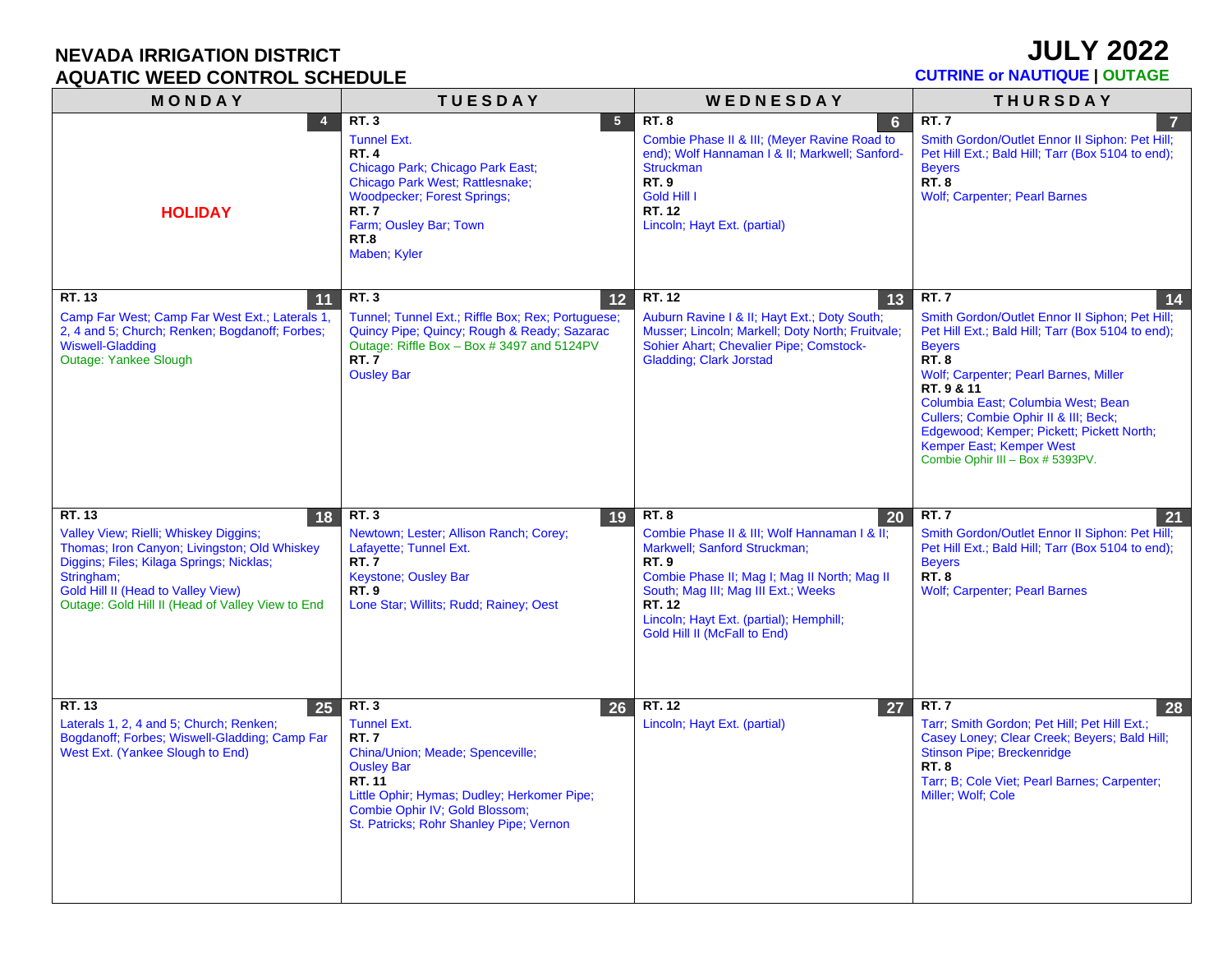## **AUGUST 2022**

| MONDAY                                                                                                                                                                                                                                                           | <b>TUESDAY</b>                                                                                                                                                                                                                                        | WEDNESDAY                                                                                                                                                                                                                                                                                    | <b>THURSDAY</b>                                                                                                                                                                                                                                                                                                                                                                                      |
|------------------------------------------------------------------------------------------------------------------------------------------------------------------------------------------------------------------------------------------------------------------|-------------------------------------------------------------------------------------------------------------------------------------------------------------------------------------------------------------------------------------------------------|----------------------------------------------------------------------------------------------------------------------------------------------------------------------------------------------------------------------------------------------------------------------------------------------|------------------------------------------------------------------------------------------------------------------------------------------------------------------------------------------------------------------------------------------------------------------------------------------------------------------------------------------------------------------------------------------------------|
| RT. 13<br>Laterals 1, 2, 4 and 5; Church; Renken;<br>Bogdanoff; Forbes; Wiswell-Gladding; Camp Far<br>West Ext. (Yankee Slough to End)                                                                                                                           | <b>RT.3</b><br>2 <sup>1</sup><br><b>Tunnel Ext.</b><br><b>RT.4</b><br>Chicago Park; Chicago Park East;<br>Chicago Park West; Rattlesnake;<br><b>Woodpecker</b> ; Forest Springs;<br>RT.7<br>Farm; Ousley Bar; Town<br><b>RT.8</b><br>Maben; Kyler     | <b>RT.8</b><br>$\overline{\mathbf{3}}$<br>Combie Phase II & III; (Meyer Ravine Road to<br>end); Wolf Hannaman I & II; Markwell; Sanford-<br><b>Struckman</b><br><b>RT.9</b><br>Gold Hill I<br>RT. 12<br>Lincoln; Hayt Ext. (partial)                                                         | <b>RT.7</b><br>$\overline{\mathbf{4}}$<br>Smith Gordon/Outlet Ennor II Siphon: Pet Hill;<br>Pet Hill Ext.; Bald Hill; Tarr (Box 5104 to end);<br><b>Beyers</b><br><b>RT.8</b><br><b>Wolf; Carpenter; Pearl Barnes</b>                                                                                                                                                                                |
| RT. $13$<br>8<br>Camp Far West; Camp Far West Ext.; Laterals 1,<br>2, 4 and 5; Church; Renken; Bogdanoff; Forbes;<br><b>Wiswell-Gladding</b><br>Outage: Yankee Slough                                                                                            | <b>RT.3</b><br>9<br>Tunnel; Tunnel Ext.; Riffle Box; Rex; Portuguese;<br>Quincy Pipe; Quincy; Rough & Ready; Sazarac<br>Outage: Riffle Box - Box # 3497 and 5124PV<br><b>RT.7</b><br><b>Ousley Bar</b>                                                | RT.12<br>10<br>Auburn Ravine I & II; Hayt Ext.; Doty South;<br>Musser; Lincoln; Markell; Doty North; Fruitvale;<br>Sohier Ahart; Chevalier Pipe; Comstock-<br><b>Gladding</b> ; Clark Jorstad                                                                                                | RT.7<br>11<br>Smith Gordon/Outlet Ennor II Siphon; Pet Hill;<br>Pet Hill Ext.; Bald Hill; Tarr (Box 5104 to end);<br><b>Beyers</b><br><b>RT.8</b><br>Wolf; Carpenter; Pearl Barnes, Miller<br>RT. 9 & 11<br>Columbia East; Columbia West; Bean<br>Cullers; Combie Ophir II & III; Beck;<br>Edgewood; Kemper; Pickett; Pickett North;<br>Kemper East; Kemper West<br>Combie Ophir III - Box # 5393PV. |
| RT. 13<br>15<br>Valley View; Rielli; Whiskey Diggins;<br>Thomas; Iron Canyon; Livingston; Old Whiskey<br>Diggins; Files; Kilaga Springs; Nicklas;<br>Stringham;<br><b>Gold Hill II (Head to Valley View)</b><br>Outage: Gold Hill II (Head of Valley View to End | <b>RT.3</b><br>16<br>Newtown; Lester; Allison Ranch; Corey;<br>Lafayette; Tunnel Ext.<br><b>RT.7</b><br><b>Keystone; Ousley Bar</b><br><b>RT.9</b><br>Lone Star; Willits; Rudd; Rainey; Oest                                                          | <b>RT.8</b><br>17<br>Combie Phase II & III; Wolf Hannaman I & II;<br>Markwell; Sanford Struckman;<br><b>RT.9</b><br>Combie Phase II; Mag I; Mag II North; Mag II<br>South; Mag III; Mag III Ext.; Weeks<br>RT. 12<br>Lincoln; Hayt Ext. (partial); Hemphill;<br>Gold Hill II (McFall to End) | <b>RT.7</b><br>18<br>Smith Gordon/Outlet Ennor II Siphon: Pet Hill;<br>Pet Hill Ext.; Bald Hill; Tarr (Box 5104 to end);<br><b>Bevers</b><br><b>RT.8</b><br><b>Wolf; Carpenter; Pearl Barnes</b>                                                                                                                                                                                                     |
| RT. 13<br>22<br>Laterals 1, 2, 4 and 5; Church; Renken;<br>Bogdanoff; Forbes; Wiswell-Gladding; Camp Far<br>West Ext. (Yankee Slough to End)                                                                                                                     | <b>RT.3</b><br>23<br><b>Tunnel Ext.</b><br><b>RT.7</b><br>China/Union; Meade; Spenceville;<br><b>Ousley Bar</b><br>RT. 11<br>Little Ophir; Hymas; Dudley; Herkomer Pipe;<br>Combie Ophir IV; Gold Blossom;<br>St. Patricks; Rohr Shanley Pipe; Vernon | RT. 12<br>24<br>Lincoln; Hayt Ext. (partial)                                                                                                                                                                                                                                                 | <b>RT.7</b><br>25<br>Tarr; Smith Gordon; Pet Hill; Pet Hill Ext.;<br>Casey Loney; Clear Creek; Beyers; Bald Hill;<br>Stinson Pipe; Breckenridge<br><b>RT.8</b><br>Tarr; B; Cole Viet; Pearl Barnes; Carpenter;<br>Miller; Wolf; Cole                                                                                                                                                                 |
| RT. 13<br>29<br>Laterals 1, 2, 4 and 5; Church; Renken;<br>Bogdanoff; Forbes; Wiswell-Gladding; Camp Far<br>West Ext. (Yankee Slough to End)                                                                                                                     | <b>RT.3</b><br>30<br><b>Tunnel Ext.</b><br><b>RT.4</b><br>Chicago Park; Chicago Park East;<br>Chicago Park West; Rattlesnake;<br><b>Woodpecker</b> ; Forest Springs;<br><b>RT.7</b><br>Farm; Ousley Bar; Town<br><b>RT.8</b><br>Maben; Kyler          | <b>RT.8</b><br>31<br>Combie Phase II & III; (Meyer Ravine Road to<br>end); Wolf Hannaman I & II; Markwell; Sanford-<br><b>Struckman</b><br><b>RT.9</b><br>Gold Hill I<br><b>RT. 12</b><br>Lincoln; Hayt Ext. (partial)                                                                       |                                                                                                                                                                                                                                                                                                                                                                                                      |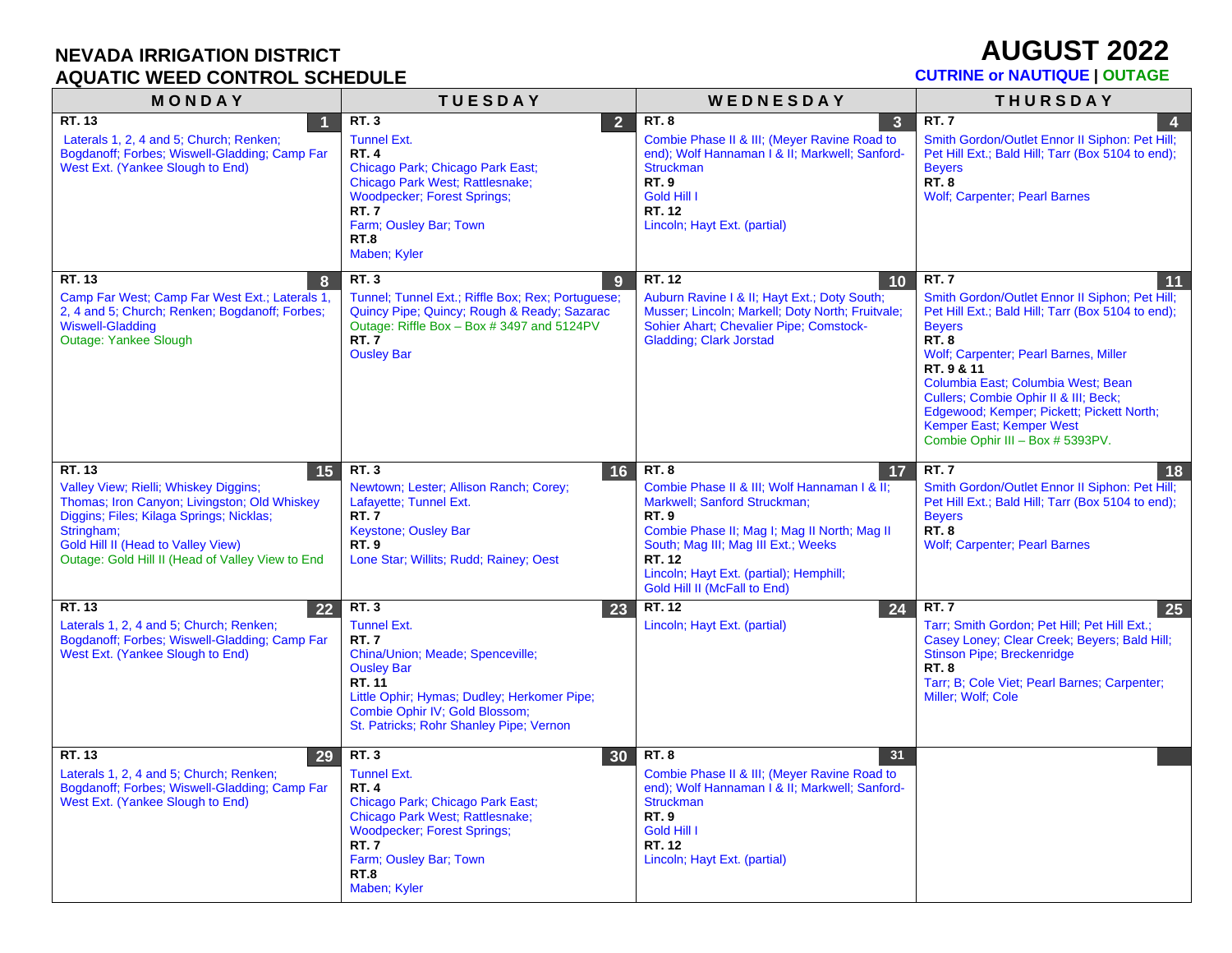### **SEPTEMBER 2022**

| MONDAY                                                                                                                                                                                                                                                    | <b>TUESDAY</b>                                                                                                                                                                                                                                                      | WEDNESDAY                                                                                                                                                                                                                                                                                           | <b>THURSDAY</b>                                                                                                                                                                                                                                                                                                                                                                                            |
|-----------------------------------------------------------------------------------------------------------------------------------------------------------------------------------------------------------------------------------------------------------|---------------------------------------------------------------------------------------------------------------------------------------------------------------------------------------------------------------------------------------------------------------------|-----------------------------------------------------------------------------------------------------------------------------------------------------------------------------------------------------------------------------------------------------------------------------------------------------|------------------------------------------------------------------------------------------------------------------------------------------------------------------------------------------------------------------------------------------------------------------------------------------------------------------------------------------------------------------------------------------------------------|
|                                                                                                                                                                                                                                                           |                                                                                                                                                                                                                                                                     |                                                                                                                                                                                                                                                                                                     | <b>RT.7</b><br>Smith Gordon/Outlet Ennor II Siphon: Pet Hill;<br>Pet Hill Ext.; Bald Hill; Tarr (Box 5104 to end);<br><b>Bevers</b><br><b>RT.8</b><br><b>Wolf</b> ; Carpenter; Pearl Barnes                                                                                                                                                                                                                |
| $5\phantom{1}$<br><b>HOLIDAY</b>                                                                                                                                                                                                                          | <b>RT.3</b><br>6<br>Tunnel; Tunnel Ext.; Riffle Box; Rex; Portuguese;<br>Quincy Pipe; Quincy; Rough & Ready; Sazarac<br>Outage: Riffle Box - Box # 3497 and 5124PV<br><b>RT.7</b><br><b>Ousley Bar</b>                                                              | RT. 12<br>7<br>Auburn Ravine I & II; Hayt Ext.; Doty South;<br>Musser; Lincoln; Markell; Doty North; Fruitvale;<br>Sohier Ahart; Chevalier Pipe; Comstock-<br><b>Gladding</b> ; Clark Jorstad                                                                                                       | <b>RT.7</b><br>8<br>Smith Gordon/Outlet Ennor II Siphon; Pet Hill;<br>Pet Hill Ext.; Bald Hill; Tarr (Box 5104 to end);<br><b>Beyers</b><br><b>RT.8</b><br>Wolf; Carpenter; Pearl Barnes, Miller<br>RT. 9 & 11<br>Columbia East; Columbia West; Bean<br>Cullers; Combie Ophir II & III; Beck;<br>Edgewood; Kemper; Pickett; Pickett North;<br>Kemper East; Kemper West<br>Combie Ophir III - Box # 5393PV. |
| RT. 13<br>12<br>Valley View; Rielli; Whiskey Diggins;<br>Thomas; Iron Canyon; Livingston; Old Whiskey<br>Diggins; Files; Kilaga Springs; Nicklas;<br>Stringham;<br>Gold Hill II (Head to Valley View)<br>Outage: Gold Hill II (Head of Valley View to End | <b>RT.3</b><br>13<br>Newtown; Lester; Allison Ranch; Corey; Lafayette;<br><b>Tunnel Ext.</b><br><b>RT.7</b><br><b>Keystone: Ousley Bar</b><br><b>RT.9</b><br>Lone Star; Willits; Rudd; Rainey; Oest                                                                 | <b>RT.8</b><br>14<br>Combie Phase II & III; Wolf Hannaman I & II;<br>Markwell; Sanford Struckman;<br><b>RT.9</b><br>Combie Phase II; Mag I; Mag II North; Mag II<br>South; Mag III; Mag III Ext.; Weeks<br><b>RT. 12</b><br>Lincoln; Hayt Ext. (partial); Hemphill;<br>Gold Hill II (McFall to End) | <b>RT.7</b><br>15<br>Smith Gordon/Outlet Ennor II Siphon: Pet Hill;<br>Pet Hill Ext.; Bald Hill; Tarr (Box 5104 to end);<br><b>Bevers</b><br><b>RT.8</b><br><b>Wolf; Carpenter; Pearl Barnes</b>                                                                                                                                                                                                           |
| RT. 13<br>19<br>Laterals 1, 2, 4 and 5; Church; Renken;<br>Bogdanoff; Forbes; Wiswell-Gladding; Camp Far<br>West Ext. (Yankee Slough to End)                                                                                                              | <b>RT.3</b><br><b>20</b><br><b>Tunnel Ext.</b><br><b>RT.7</b><br>China/Union; Meade; Spenceville;<br><b>Ousley Bar</b><br><b>RT. 11</b><br>Little Ophir; Hymas; Dudley; Herkomer Pipe;<br>Combie Ophir IV; Gold Blossom;<br>St. Patricks; Rohr Shanley Pipe; Vernon | RT. 12<br>21<br>Lincoln; Hayt Ext. (partial)                                                                                                                                                                                                                                                        | <b>RT.7</b><br>22<br>Tarr; Smith Gordon; Pet Hill; Pet Hill Ext.;<br>Casey Loney; Clear Creek; Beyers; Bald Hill;<br><b>Stinson Pipe: Breckenridge</b><br><b>RT.8</b><br>Tarr; B; Cole Viet; Pearl Barnes; Carpenter;<br>Miller; Wolf; Cole                                                                                                                                                                |
| <b>RT. 13</b><br>26<br>Laterals 1, 2, 4 and 5; Church; Renken;<br>Bogdanoff; Forbes; Wiswell-Gladding; Camp Far<br>West Ext. (Yankee Slough to End)                                                                                                       | <b>RT.3</b><br>27<br><b>Tunnel Ext.</b><br><b>RT.4</b><br>Chicago Park; Chicago Park East;<br>Chicago Park West; Rattlesnake;<br><b>Woodpecker</b> ; Forest Springs;<br><b>RT.7</b><br>Farm; Ousley Bar; Town<br><b>RT.8</b><br>Maben; Kyler                        | <b>RT.8</b><br>28<br>Combie Phase II & III; (Meyer Ravine Road to<br>end); Wolf Hannaman I & II; Markwell; Sanford-<br><b>Struckman</b><br><b>RT.9</b><br>Gold Hill I<br>RT. 12<br>Lincoln; Hayt Ext. (partial)                                                                                     | <b>RT.7</b><br>29<br>Smith Gordon/Outlet Ennor II Siphon: Pet Hill;<br>Pet Hill Ext.; Bald Hill; Tarr (Box 5104 to end);<br><b>Beyers</b><br><b>RT.8</b><br><b>Wolf</b> ; Carpenter; Pearl Barnes                                                                                                                                                                                                          |